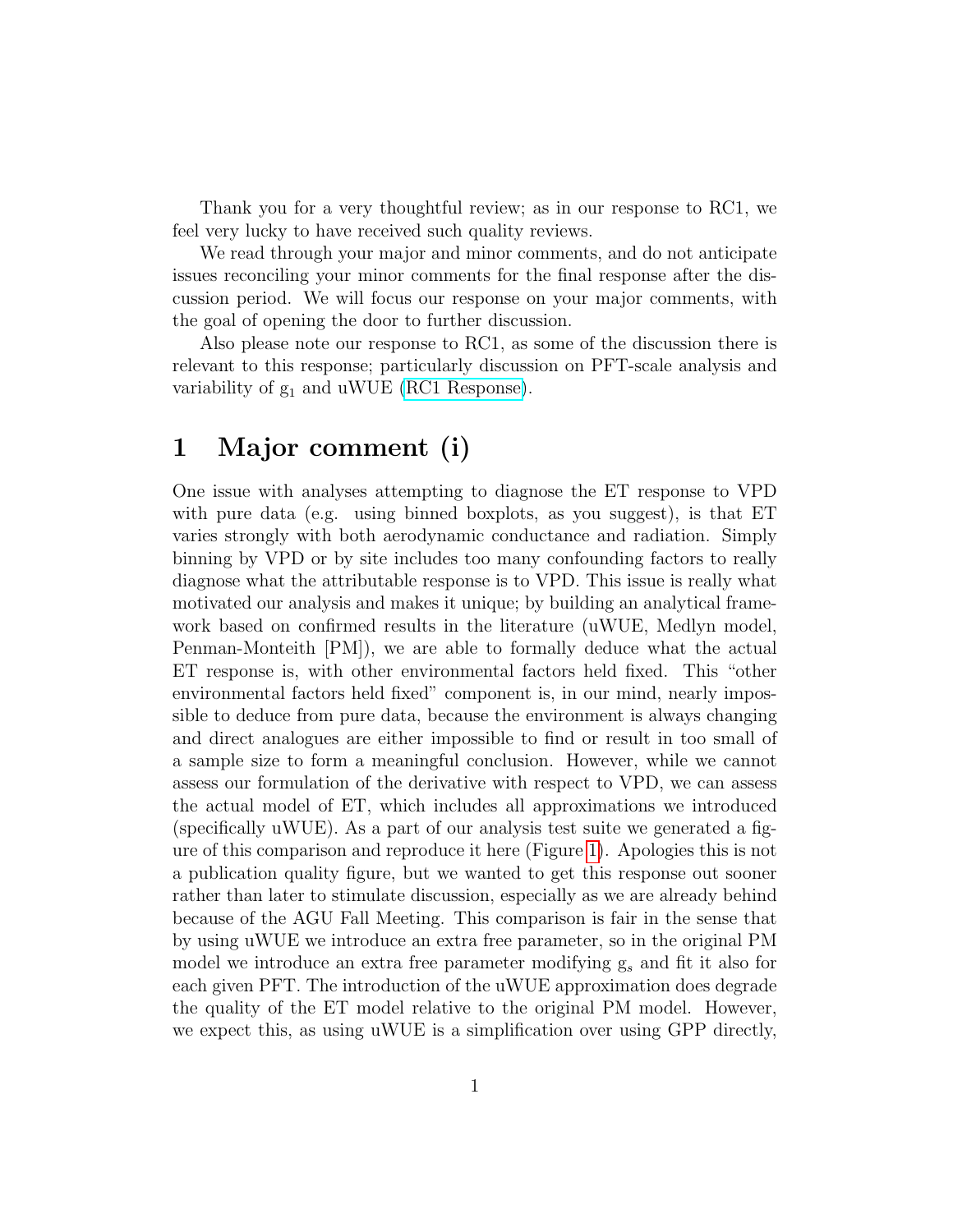

<span id="page-1-0"></span>Figure 1: Mean bias (absolute value) and root mean squared error (RMSE) for three different ET estimates, relative to FLUXNET-2015 observations: original (original Penman-Monteith formulation, e.g. Equation 1 in the manuscript, with Equation 4 providing  $g_s$ ); uWUE (Equation 8 in the manuscript); iWUE (as in Equation 8, but if we had used iWUE to remove GPP dependence rather than uWUE).

and may break down in extreme, limiting cases like when VPD, ET or GPP go to 0. Additionally, we expect errors introduced by assuming that uWUE is fixed within a given PFT. These errors may be reduced if we account for spatiotemporal variation in uWUE, as discussed further in our response to RC1. As a purpose-built model for assessing the ET response, we think the uWUE approach is justified. Essentially we are saying that to the degree we trust arithmetic, uWUE, Penman-Monteith, and the Medlyn stomatal conductance model, our evaluation of the derivative is robust.

However, the discussion so far assumes that the variables in our model (Equation 8) do not change directly with VPD and we are free to evaluate the derivative. You bring up a very good example that we did not consider: a change in VPD will induce a change in net radiation through surface temperature that PM does not consider. We will definitely add language addressing this oversight. Ideally, we would incorporate that effect directly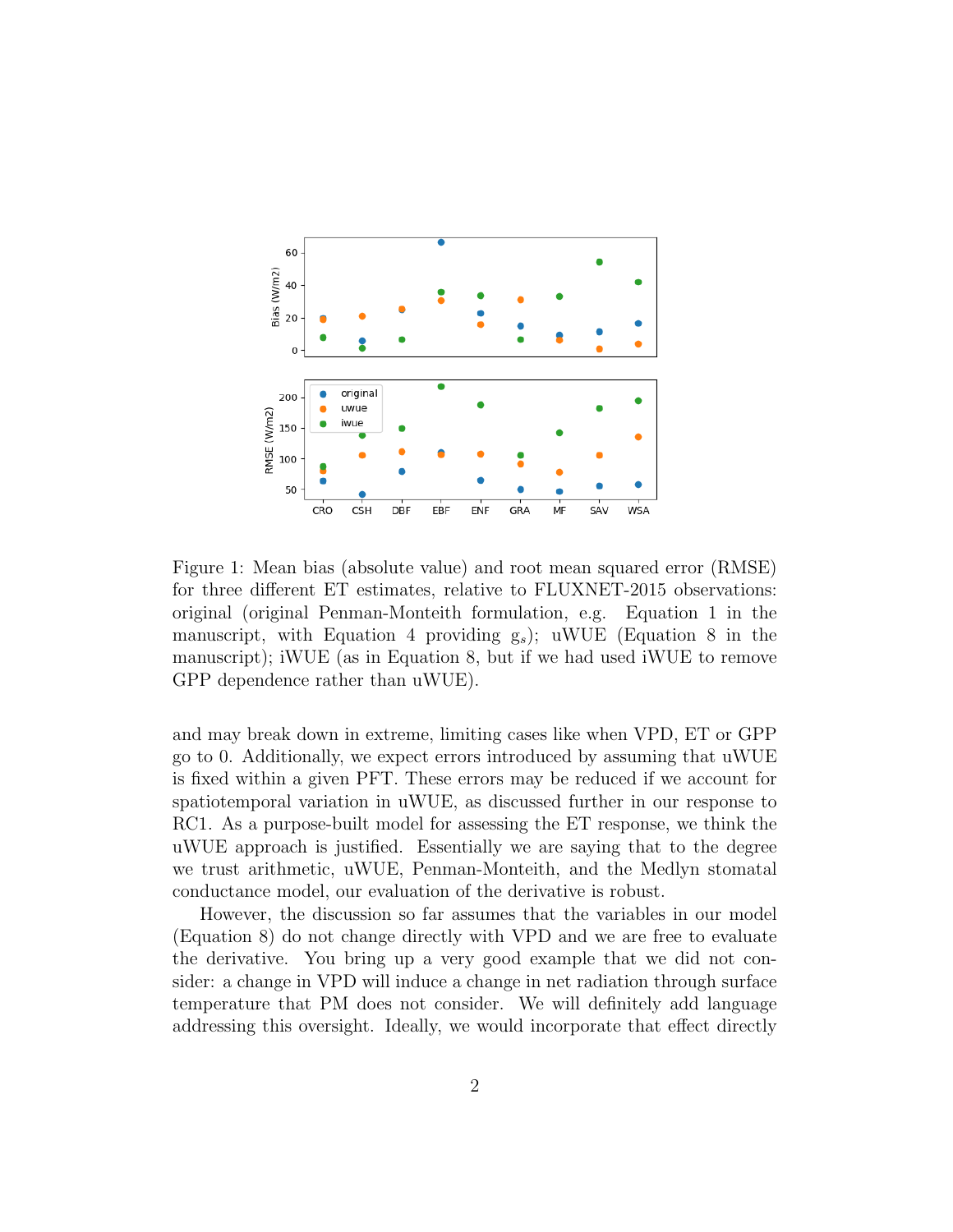in Equation 8. We briefly tried to do this in time for this response, but difficulties deriving a diagnostic equation for temperature sabotaged the effort, and we do not want to delay the response further. We will continue to work on this for the final response phase. In the meantime, we think we can make some logic-based arguments in the interest of discussion as to what the effect would be. In the case where the aerodynamic and physiological ET response (which the manuscript does consider) increases with VPD, we would expect a decrease in surface temperature. This would induce an increase in net radiation, as OLR and ground heat flux decrease. This increase in net radiation would induce a further increase in ET response. Granted, the net radiation perturbation would damp the negative temperature response to the aerodynamic/physiological terms, but all of the signs of the change would stay the same. The converse is true for a decrease in ET with respect to VPD: surface temperature increases, OLR and ground heat flux increase, net radiation decreases, ET decreases. In this way, we believe the effects of VPD on radiation do not change the nature of the sign of the response, but could amplify the magnitude. Comments on this are encouraged, and we will work to include a more quantitative and rigorous analysis in the final response. Sometimes it is easy to trick oneself with these types of qualitative arguments, particularly with complicated systems, so hopefully we have not presented faulty logic in our rush to make this response public.

#### 2 Major comment (ii)

Thank you for having an open mind about the concave up ET-VPD curve result and providing clear explanations of concerns about this result based on literature. Given the apparent controversy, we will definitely add more language connecting previous results, particularly at the leaf scale, with the presented results. Here we will informally elaborate in the interest of discussion.

One of the primary differences between ecosystem scale assessments of ET (specifically using Penman Monteith) and experimental and modeling results of leaf scale response to VPD is that by taking an energy balance approach Penman Monteith consistently accounts for the effects of the energy cost of evaporating water from a surface (e.g., changes in  $e_{sat}(T)$ ). To demonstrate this, compare Figure [2](#page-4-0) and Figure [3](#page-5-0) ("Original Penman Monteith" Curve). In Figure [2](#page-4-0) we apply a conceptual leaf scale approach to calculate ecosys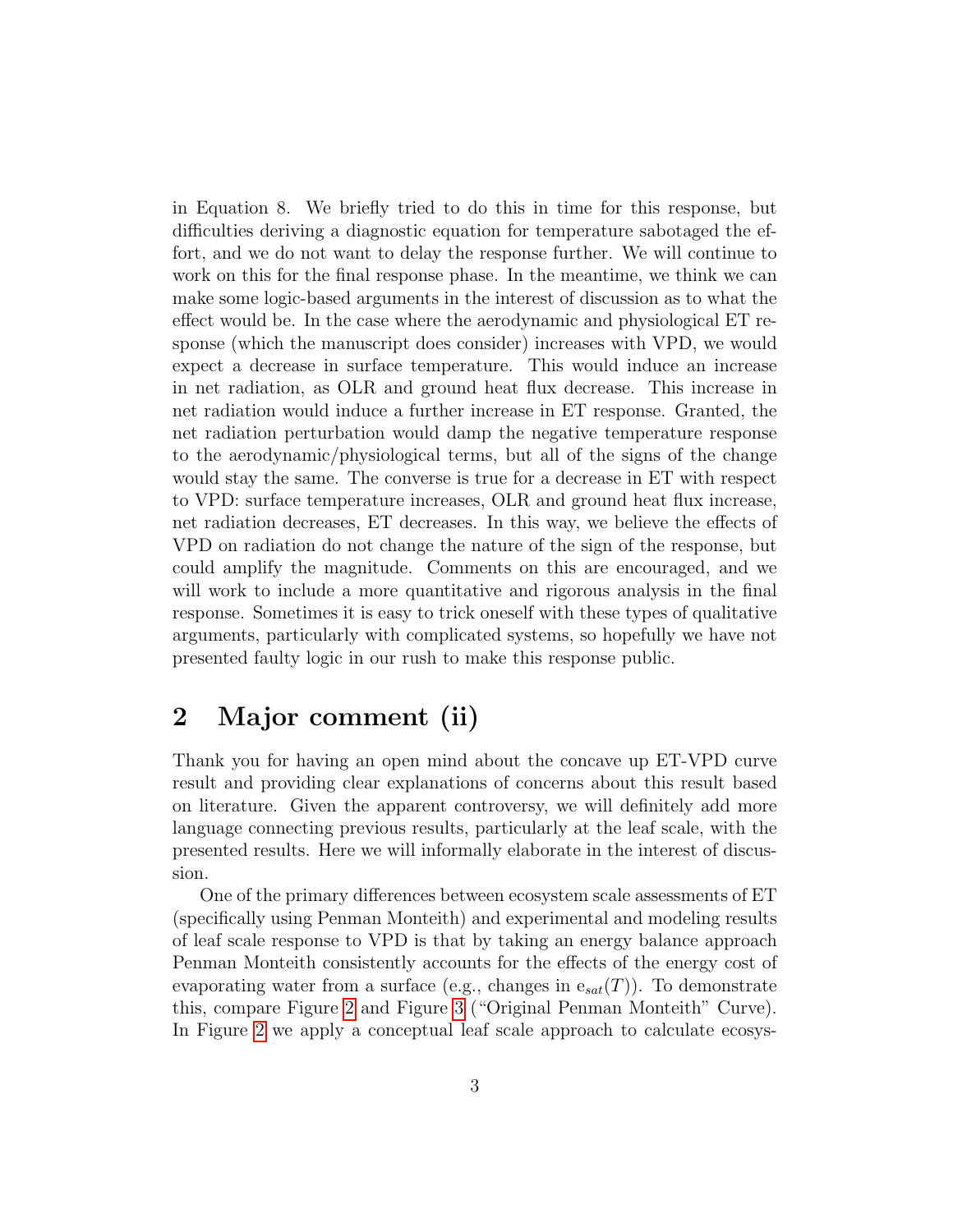tem ET without the energy balance consideration introduced by PM. In this figure, the curve shows a concave downward shape, in direct analogy to leaf scale T. Once the effects of evaporation's thermodynamics are included in the energy balance, the curve's shape is no longer concave downward (Figure [3,](#page-5-0) "Original Penman Monteith" curve). How these conceptual results translate to leaf scale experiments depends on the experimental setup (e.g., [Rawson](#page-8-0) [et al.](#page-8-0), [1977;](#page-8-0) [Turner et al.](#page-8-1), [1984;](#page-8-1) [Mott and Peak](#page-8-2), [2013\)](#page-8-2); however generally chamber-based leaf scale experiments do not preserve the energy balance relationships we expect for a surface in a natural environment (sometimes intentionally by design). Additionally, we would like to note that a concave up result is not necessarily inconsistent with the statement "transpiration at the leaf scale is mostly positive" with VPD. Especially for plants in well watered environments like crops, the manuscript's ecosystem scale shape (Figure [3\)](#page-5-0) would not be out of place on the figures in [Rawson et al.](#page-8-0) [\(1977\)](#page-8-0) and [Mott](#page-8-3) [\(2007\)](#page-8-3) for the range of VPD considered (Figure [3](#page-5-0) compared to Fig. 2 in [Rawson et al.](#page-8-0) [\(1977\)](#page-8-0), also Figure 7 in *[Mott](#page-8-3)* [\(2007\)](#page-8-3)). However, the change in relative magnitudes are not similar, and this effect can be traced partially to the effect of decreasing surface  $e_{sat}(T)$  in response to increasing evapotranspiration. While not directly considered here (or in the manuscript) we also think it is important to consider how plant physiologic response in the natural environment could vary from plants grown in well-watered conditions in experiments. It is not inconceivable that phenotypic variability and adaptation in response to water limitation could result in plants with different responses to those grown in a lab. We presented crops in our figures because they are the most likely to well watered and analogous with laboratory results; however for other PFTs the concavity of the VPD-ET curves is more pronounced at higher VPD as compared to Figure [3.](#page-5-0)

The previous paragraph discussed the change in frame of reference induced by using PM (and energy balance) to assess ecosystem scale ET rather than directly applying leaf-scale logic from controlled experiments. However, our uWUE-based PM framework additionally accounts for changes in photosynthesis induced by VPD (Figure [3\)](#page-5-0). Discussion in [Damour et al.](#page-8-4) [\(2010\)](#page-8-4) ("The issue of co-regulation of  $g_s$  and  $A_{net}$ ") provides some interesting background both on the general weaknesses of current stomatal theory, and specifically on the possible importance of resolving the effects of water stress on  $A_{net}$  in stomatal conductance. Given that the current state of the art in physically-derived theory has not converged on the proper way to account for changes in  $A_{net}$  and  $g_s$  ([Damour et al.](#page-8-4), [2010\)](#page-8-4), we believe using the validated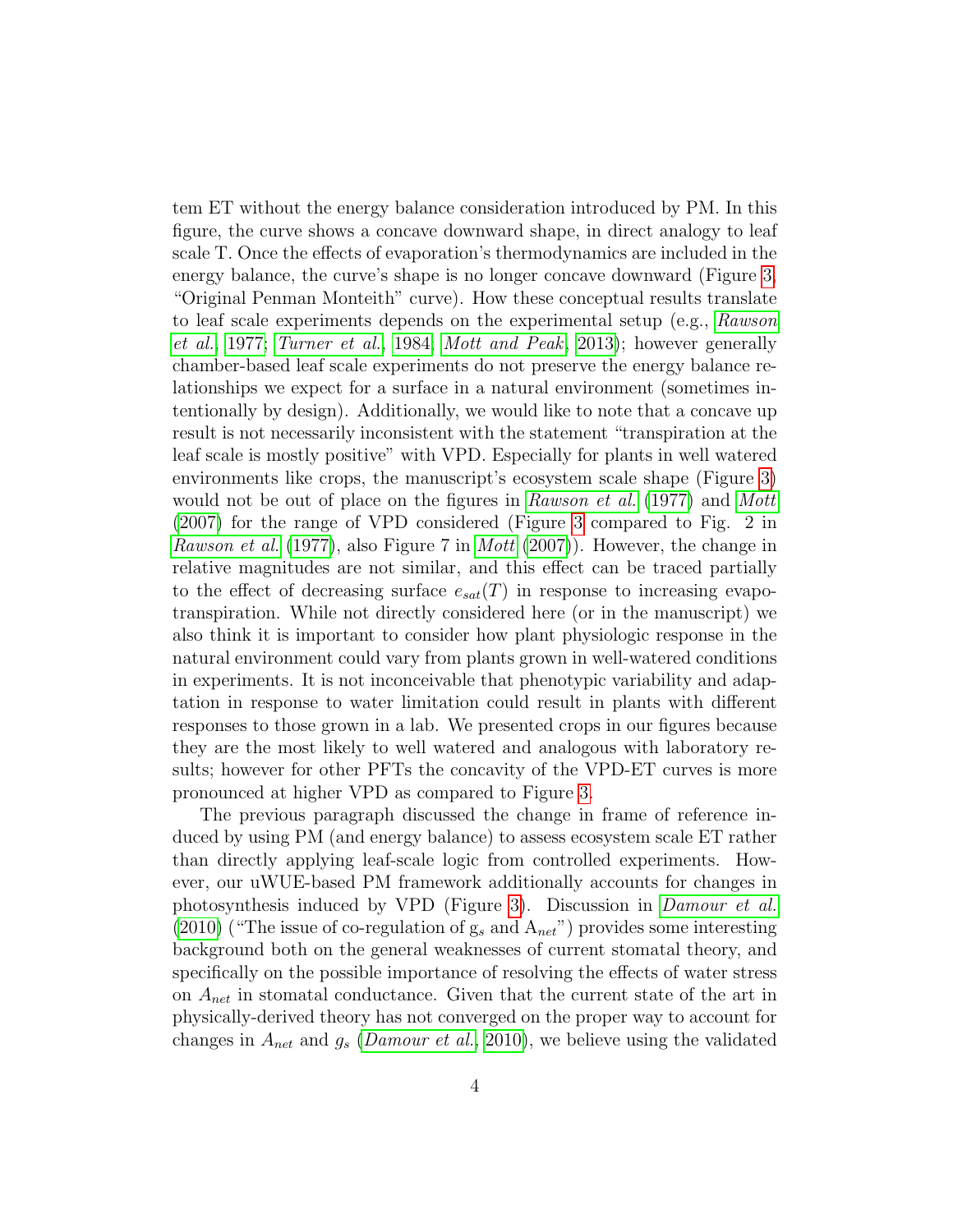

<span id="page-4-0"></span>Figure 2: The conceptual relationship between ET with VPD using a model analogous to leaf scale models and experiments, evaluated with the study's median ecosystem scale resistances for the crop PFT. This estimation of ET is by definition not physically representative, but the figure is intended as a conceptual description of how leaf-scale theory's ET-VPD relationship deviates from energy balance ecosystem theory (Fig. [3\)](#page-5-0). This figure is demonstrative, and not intended to be of publication quality.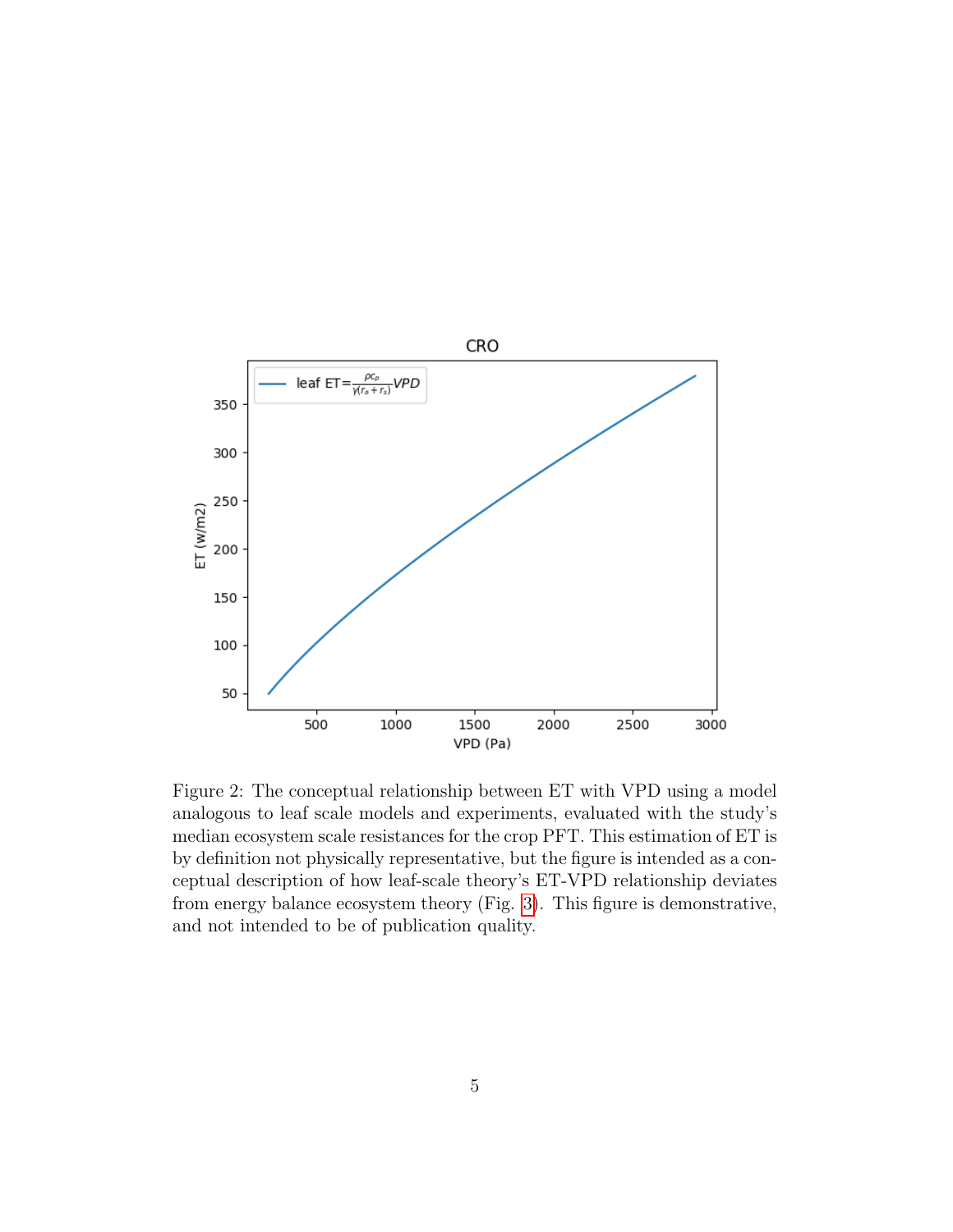

<span id="page-5-0"></span>Figure 3: The conceptual relationship between ET and VPD using the uWUE derived version of Penman Monteith (Equation 8 in the manuscript) and the original Penman Monteith formulation (Equation 1 in the manuscript), evaluated at the study's median conditions for the crop PFT. uWUE Penman Monteith includes the effects of VPD on photosynthesis. This figure is demonstrative, and not intended to be of publication quality.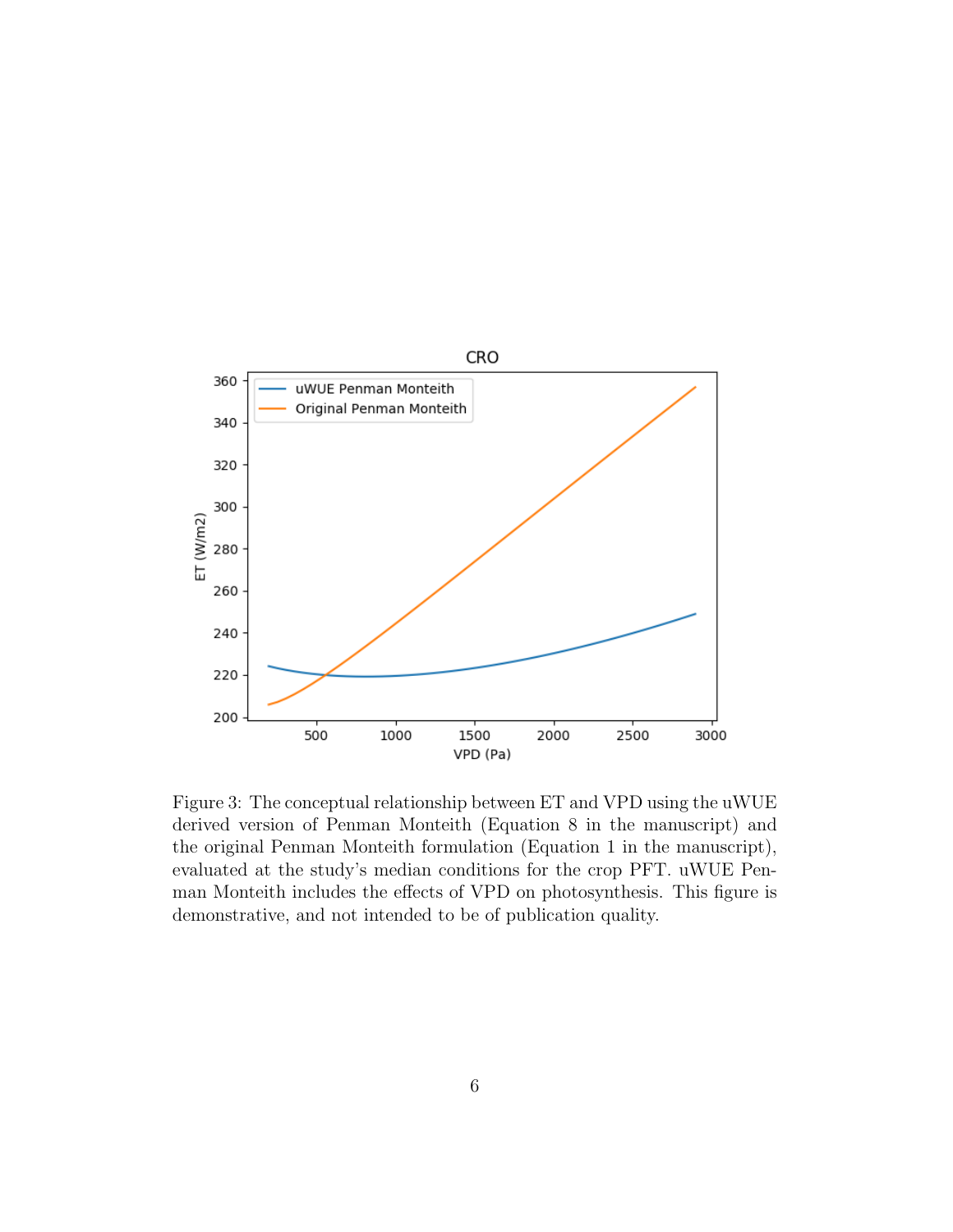uWUE empirical results (e.g. Figure 3, *[Zhou et al.](#page-8-5)*, [2014\)](#page-8-5) is a good approach to develop an estimate of ET response to VPD accounting for changes in photosynthesis. This method of using an empirical result in the absence of a complete physical theory has been used often in science (e.g. turbulence) to increase our knowledge about a given system's behavior, and we think it is well motivated here. However, it is important to add language on how introducing this empiricism could alter interpretation of our results. In particular, while uWUE was developed using leaf scale photosynthesis theory, it was validated with observations of a fully coupled land-atmosphere system. It captures a relatively consistent observed relationship between GPP, ET, and VPD as they vary. There is a chance that some of this relationship could be due to feedbacks between the land and the atmosphere, even though the relationship was derived by leaf scale theory without feedbacks (e.g., if the assumptions behind the uWUE theory introduced "real" errors that were compensated for by feedbacks or ecosystem-scale processes in the observations). Were this the case, then we introduced a conceptual impurity to the statement "we are examining the one way response of ET to VPD." But, given the theoretical motivations for uWUE we think the portion of the relationship related to land-atmosphere feedbacks are likely small, and regardless we argue that this approach is still an improvement over ignoring the documented effect of water stress on net photosynthesis.

Given the continued gaps in our ability to represent stomatal behavior ([Damour et al.](#page-8-4), [2010\)](#page-8-4), particularly for ecosystems in natural environments, we think it is hard to rule out our results. In the end, it comes down to the degree to which we trust our three tools: the Medlyn model, Penman-Monteith, and uWUE. To us these offered the most compete analytical approach to the problem at present, and are supported in the literature. However, it's important to emphasize that we are not saying this is certainly correct, and to do so would be irresponsible given the continued development of stomatal theory and how it translates to the ecosystem scale. What is important is to recognize that something as fundamental as the shape of the ET-VPD curve is still very much an area of open research, and sensitive to the representation of plant physiology (of which there are many possibilities) in a given model or framework. We thank the reviewer for having an open mind and giving us a chance to elaborate; others in the community have rejected this result off-hand, which reinforces for us the importance of demonstrating current uncertainty in VPD-ET relationships.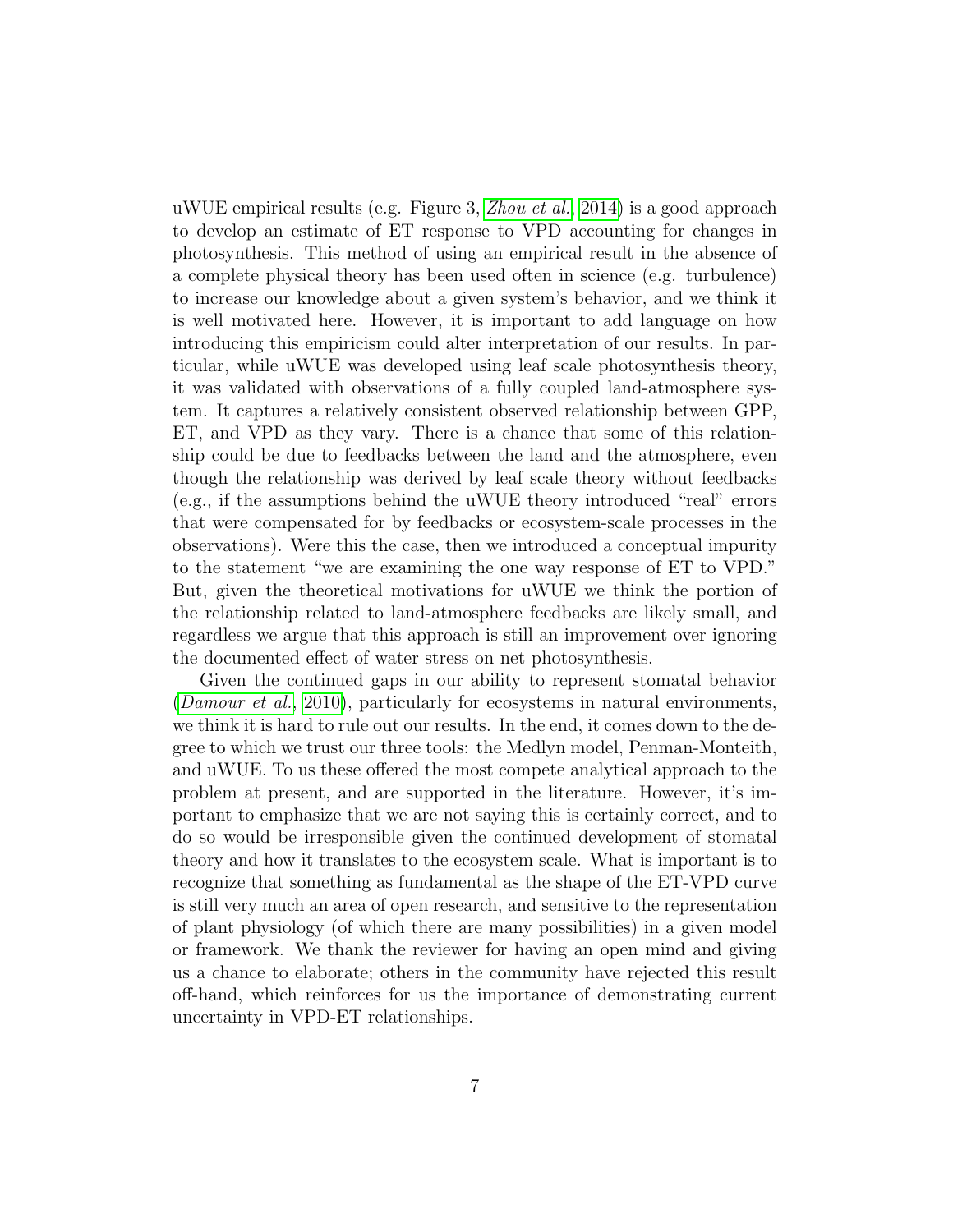Just a quick final note:

We think that we miscommunicated with our (mis)use of "plant physiology" throughout the manuscript, and will alter our language in the final response phase to be more precise. Many times when we refer to "plant physiology" we mean any effect (direct or indirect) of an ecosystem response, e.g. any behavior that would not be observed over a wet or bare soil surface.

# 3 Major comment (iii)

Yes, through our manipulation of PM we have replaced stomatal conductance with two parameters  $(g_1 \text{ and uWUE})$ . However, given that any physically reasonable representation of stomatal conductance will include more parameters (usually at least some sort of VPD-related parameter  $[g_1]$ , and a model for photosynthesis with more parameters), we think we are actually reducing the number of unknowns in our model for ET. We agree with you that in reality  $g_1$  and uWUE are spatially variable, and we elaborate in detail in our response to Reviewer 1 [\(RC1 Response\)](https://editor.copernicus.org/index.php/hess-2018-553-AC1.pdf?_mdl=msover_md&_jrl=13&_lcm=oc108lcm109w&_acm=get_comm_file&_ms=72556&c=153745&salt=1660920846993335212) on why and how it might be better to frame our results more in terms of this variability. Also, see our comments in Section [1](#page-0-0) on the effect of VPD on  $R_n$  and the suitability of a binning approach to VPD.

We also agree with you that uWUE includes a representation of ecosystem response. However, we would argue that this response dependence of stomatal conductance is not introduced by uWUE, but is actually an issue that exists inherently in any stomatal conductance theory that includes a photosynthesis term: photosynthesis depends on the physiological response and environmental conditions. Using uWUE is our (approximate) solution to this problem, and it works because we are able to algebraically manipulate PM to isolate ET after introducing uWUE. We do recognize that using uWUE introduces some uncertainty, but as previously discussed in this response we believe it is a useful tool for representing the photosynthesis dependence of stomatal conductance in an analytical framework, with the specific goal of examining VPD sensitivity.